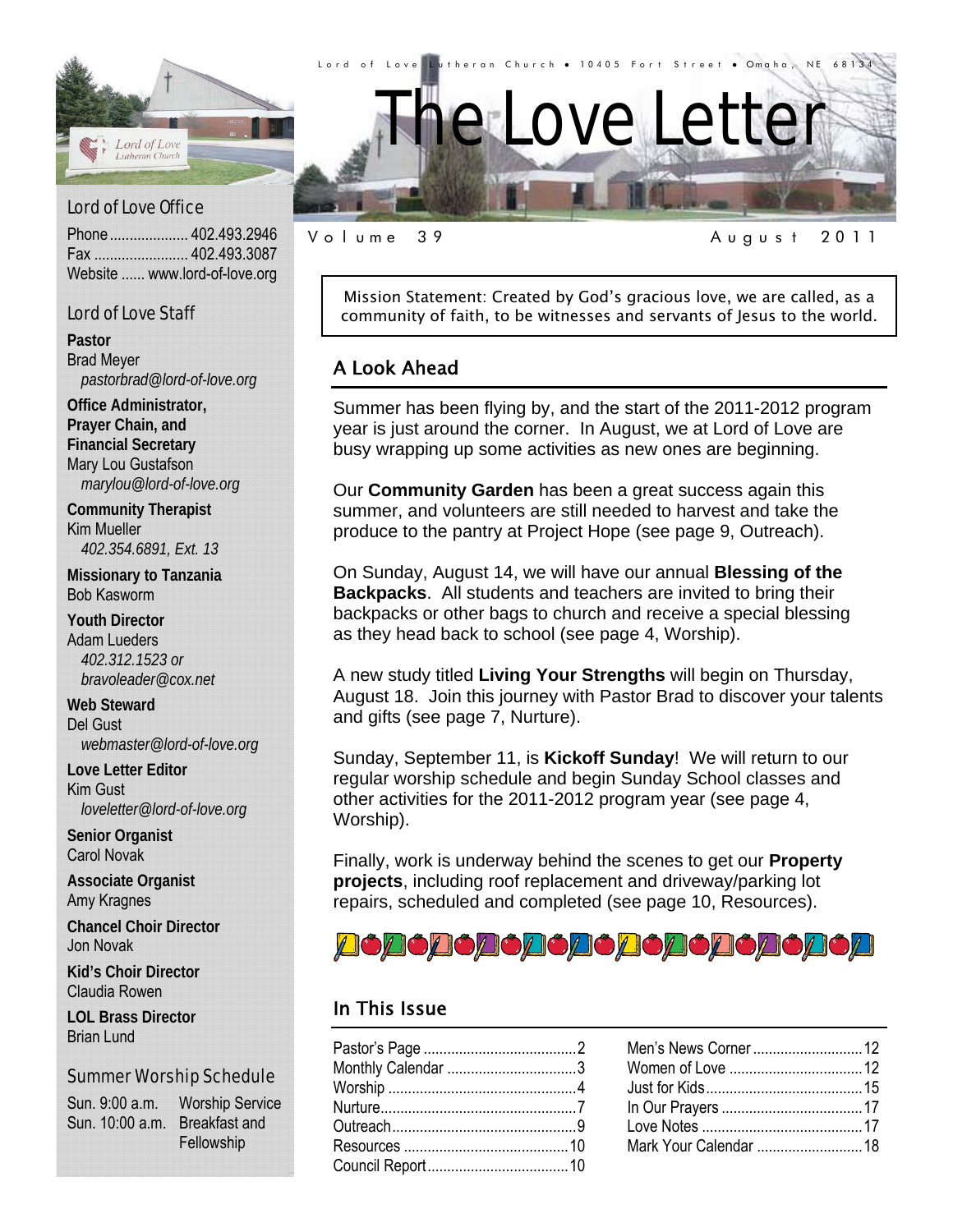# PASTOR'S PAGE

#### Live in the Present by Pastor Brad

I've noticed a heightened sense of worry among people in general lately. The economy, personal health, and national security all seem to weigh on us in one way or another. We worry about our past, and we worry about the future.

I recently read something by Henri Nouwen in his book *Here and Now* that is a good reminder about "worry" and where our life should really focus. I share this with you:



"It is hard to live in the present. The past and the future keep harassing us. The past with guilt,

the future with worries. So many things have happened in our lives about which we feel uneasy, regretful, angry, confused, or, at least ambivalent. And all these feelings are often colored by guilt. Guilt that says: 'You ought to have done something other than what you did; you ought to have said something other than what you said.' These "oughts" keep us feeling guilty about the past and prevent us from being fully present to the moment.

"Worse, however, than our guilt are our worries. Our worries fill our lives with 'What ifs'; 'What if I lose my job, what if my father dies, what if there is not enough money, what if the economy goes down, what if a war breaks out?' These many 'ifs' can so fill our mind that we become blind to the flowers in the garden and the smiling children on the streets, or deaf to the grateful voice of a friend.

"The real enemies of our life are the 'oughts' and the 'ifs.' They pull us backward into the unalterable past and forward into the unpredictable future. But real life takes place in the here and now. God is a God of the present. God is always in the moment, be that moment

hard or easy, joyful or painful. When Jesus spoke about God, he always spoke about God as being where and when we are. 'When you see me, you see God. When you hear me you hear God.' God is not someone who was or will be, but the One who is, and who is for me in the present moment. That's why Jesus came to wipe away the burden of the past and the worries for the future. He wants us to discover God right where we are here and now."

Live in the present! Live in the knowledge that God is with you!

Peace, Pastor Brad

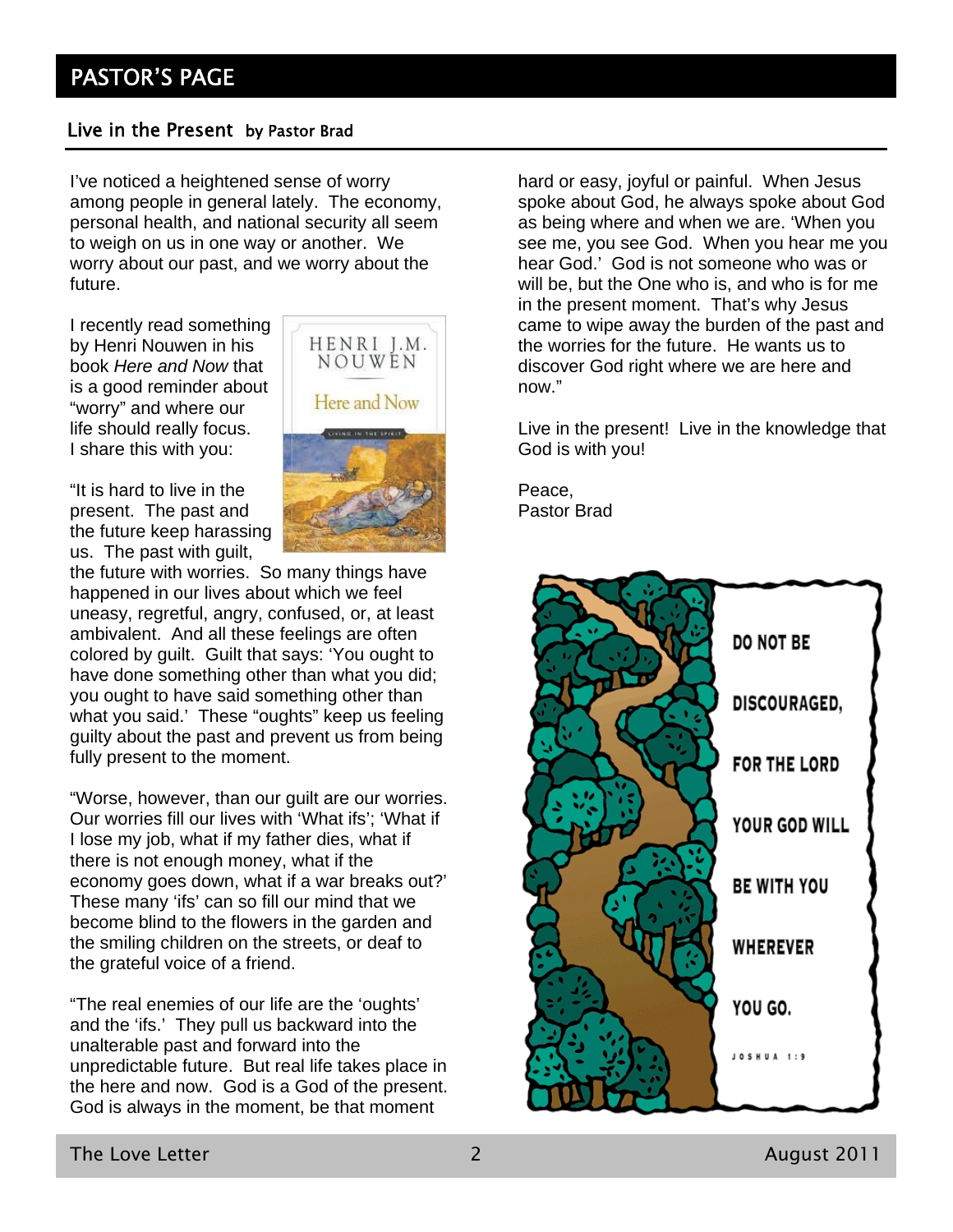# MONTHLY CALENDAR

| <b>August 2011</b>                                                                            |                                                                                      |                                                                        |                                                |                                                            |                                                                   |                                                                                                   |
|-----------------------------------------------------------------------------------------------|--------------------------------------------------------------------------------------|------------------------------------------------------------------------|------------------------------------------------|------------------------------------------------------------|-------------------------------------------------------------------|---------------------------------------------------------------------------------------------------|
| <b>Sunday</b>                                                                                 | <b>Monday</b>                                                                        | <b>Tuesday</b>                                                         | <b>Wednesday</b>                               | <b>Thursday</b>                                            | <b>Friday</b>                                                     | <b>Saturday</b>                                                                                   |
|                                                                                               | 1<br>6:00pm LWT Bible<br>Study<br>8:00pm AA & Al<br>Anon<br>9:30pm Men's<br>Softball | $\overline{2}$<br>9:00am Quilters                                      | 3                                              | 4<br>9:30am Text Study<br>@ Guthrie's<br>7:00pm Boy Scouts | 5<br>8:00am LoL<br>Laughing Ladies<br>@ Crane Coffee<br>7:30pm AA | 6<br>7:00am Men's<br>Breakfast & Bible<br>Study<br>6:00pm Hosting<br>Wood Lake MN<br>youth group  |
| 7<br>9:00am Summer                                                                            | 8<br>8:00pm AA & Al                                                                  | 9<br>6:00pm Mission                                                    | 10<br>6:00pm Women's                           | 11<br>9:30am Text Study                                    | 12<br>7:30pm AA                                                   | 13<br>Fellowship Hall                                                                             |
| Worship &<br>Communion<br>10:00am Breakfast                                                   | Anon                                                                                 | Possible Meeting<br>7:00pm SunnySlope<br>Neighborhood<br>Assoc.        | Ministry Team<br>6:30pm Stewardship<br>Meeting | @ Guthrie's<br>7:00pm Boy Scouts                           |                                                                   | reserved for Ron<br>Thom<br>7:00am Men's<br>Breakfast & Bible<br>Study                            |
| 14<br>9:00am Blessing of                                                                      | 15<br>8:00pm AA & Al                                                                 | 16<br>9:00am Quilters                                                  | 17                                             | 18<br>9:30am Text Study                                    | 19<br>8:00am LoL                                                  | 20<br>Fellowship Hall                                                                             |
| the Backpacks<br>9:00am Summer<br>Worship &<br>Communion<br>10:00am Breakfast                 | Anon                                                                                 | 6:00pm Strategic<br>Planning Meeting<br>7:00pm Ministry<br>Comte Mtgs. |                                                | @ Guthrie's<br>7:00pm Boy Scouts                           | Laughing Ladies<br>@ Crane Coffee<br>7:30pm AA                    | reserved for<br>Garder's<br>Love Letter<br>Deadline<br>7:00am Men's<br>Breakfast & Bible<br>Study |
| 21<br>9:00am Summer                                                                           | 22<br>8:00pm AA & Al                                                                 | 23                                                                     | 24                                             | 25<br>9:30am Text Study                                    | 26<br>7:30pm AA                                                   | 27<br>7:00am Men's                                                                                |
| Worship &<br>Communion<br>10:00am Breakfast                                                   | Anon                                                                                 |                                                                        |                                                | @ Guthrie's<br>7:00pm Boy Scouts                           |                                                                   | Breakfast & Bible<br>Study                                                                        |
| 28                                                                                            | 29                                                                                   | 30                                                                     | 31                                             |                                                            |                                                                   |                                                                                                   |
| 9:00am Summer<br>Worship &<br>Communion<br>10:00am Breakfast<br>1:00pm District 18<br>AA Mtg. | 8:00pm AA & Al<br>Anon                                                               | 7:00pm Roanoke<br>Neighborhood<br>Assoc.                               |                                                |                                                            |                                                                   |                                                                                                   |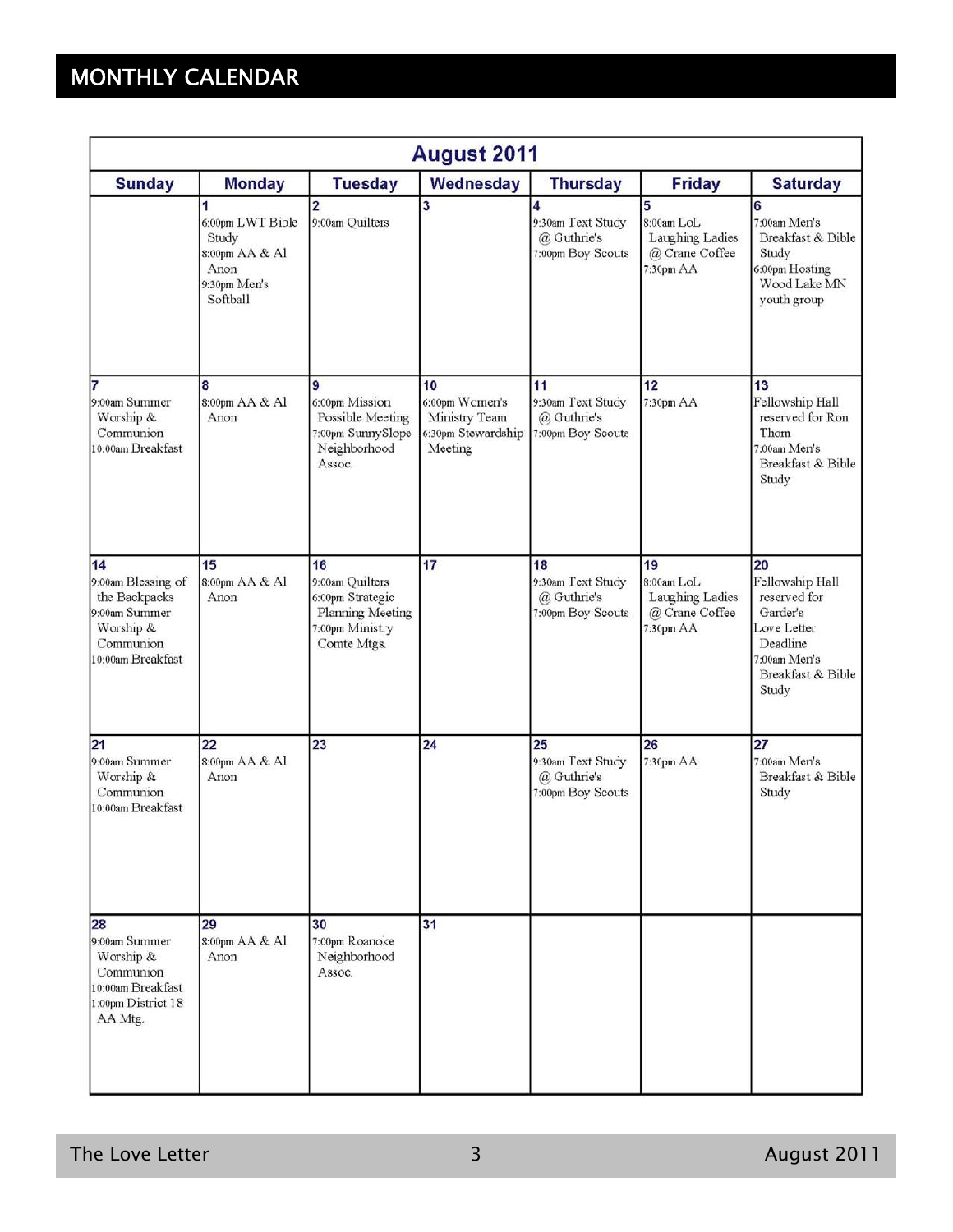## Blessing of the Backpacks Communion Bread

Back to school time! Teachers and students, bring your backpacks, lunchboxes, or tote bags to the Blessing of the Backpacks on August 14! It's a reminder that we need to take Jesus with us wherever we go.



A big thank you to Deb Lund, Lisa Rieff, Marilyn Thomsen, and Ruth Manning for providing the communion bread for us this summer. If there is interest to continue this practice, we need a few more volunteers to bake bread. If you are interested, please contact Randi VenHuizen

(402-932-3435 or randiv@cox.net) so a schedule can be set up. Thank you very much.



#### Regular Worship Schedule Resumes in September



Requiar Worship RETURNS

Our summer worship schedule—with worship at 9:00 a.m. and breakfast and fellowship at approximately 10:00 a.m.—will continue through Labor Day weekend.

Our regular worship schedule will resume on Sunday, September 11. Worship services will be at 8:00 and 10:30 a.m., and Sunday School will be at 9:15 a.m. September 11 is Kickoff Sunday, which is the official start to our fall programs.

|                          | <b>August 7</b>                                                   | August 14                          | August 21                                              | <b>August 28</b>       |  |
|--------------------------|-------------------------------------------------------------------|------------------------------------|--------------------------------------------------------|------------------------|--|
| Greeter(s)               |                                                                   |                                    |                                                        |                        |  |
| 9:00 a.m.                | Brad and Randi<br>VenHuizen                                       | Tom and Beth Olson                 | Brian and Lori<br>Claude and Sandy Hall<br>Vandeventer |                        |  |
| Liturgist                |                                                                   |                                    |                                                        |                        |  |
| 9:00 a.m.                | Judy Egr                                                          | Shawn Lorenzen                     | Karen Mullen                                           | Don Rowen              |  |
| <b>Communion Servers</b> |                                                                   |                                    |                                                        |                        |  |
| 9:00 a.m.                | Egr family                                                        |                                    |                                                        | Rowen family           |  |
| Nursery Attendant(s)     |                                                                   |                                    |                                                        |                        |  |
| 9:00 a.m.                | Leah Klos                                                         | <b>Hayley Yarger</b>               | Leah Klos                                              |                        |  |
| <b>Altar Care</b>        |                                                                   |                                    |                                                        |                        |  |
| 9:00 a.m.                | Doug and Rose Roberts                                             | Debra Gillespie,<br>Karen Armitage | Vandeventer girls                                      | Ed and Marjorie Keiser |  |
| <b>Ushers</b>            |                                                                   |                                    |                                                        |                        |  |
| $9:00$ a.m.              | Kenn Garder, Matt Garder, Paul and Deb Christenson, Craig Pennell |                                    |                                                        |                        |  |

#### Lord of Love's Worship Servants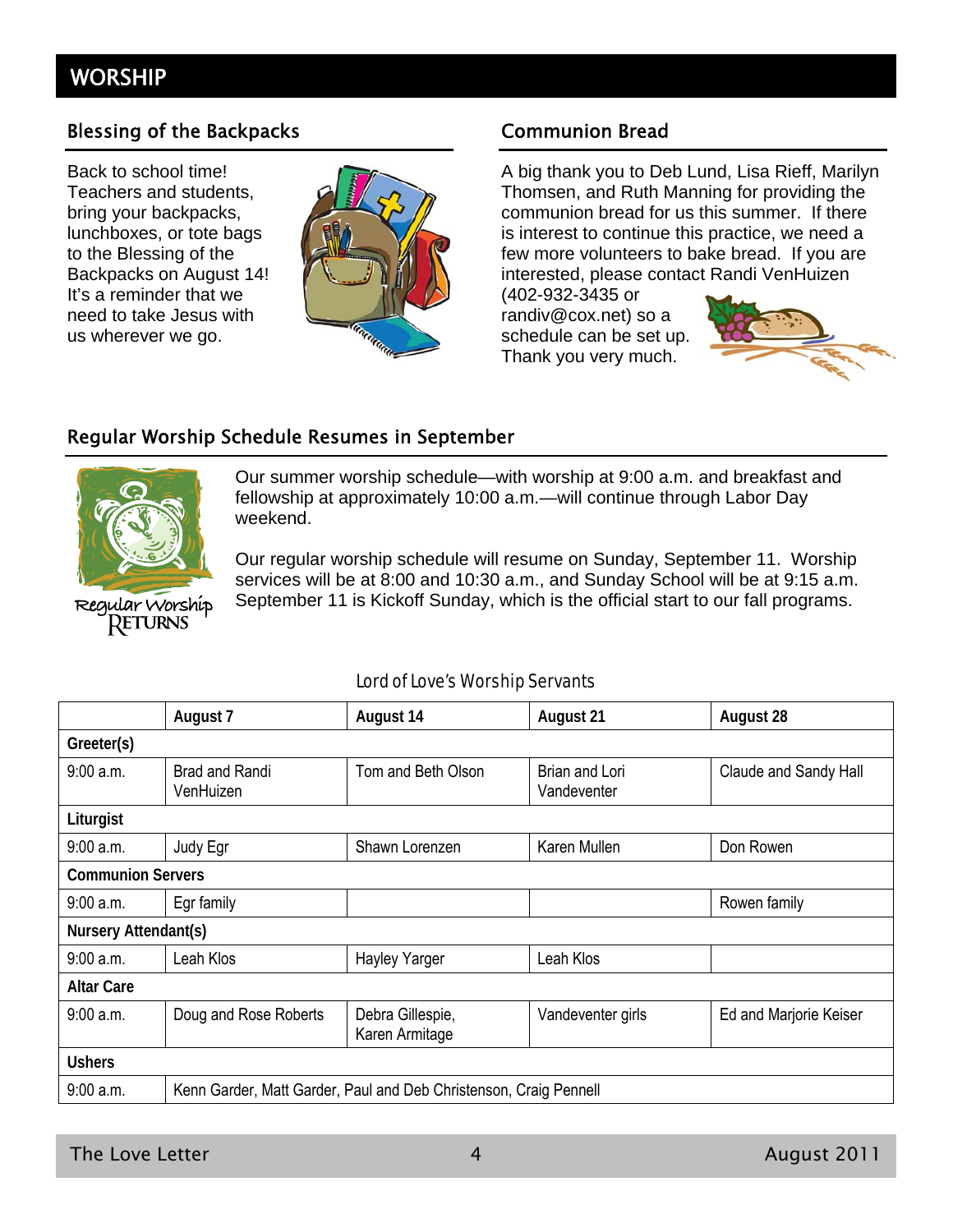#### Tape Ministry: The Faith Journey of Ruth Manning

In a sense, my faith story began before my birth. My mother grew up in eastern Montana, and there were no nearby churches. Her father was from a Lutheran family and her mother from a Methodist family, but there was no talk of spiritual things in her home.

Mom moved to Minnesota after she graduated from high school, joining her family who had moved there 3 months earlier. Dad lived on the neighboring farm. He and his family were people of faith, and he led Mom to the Lord. She was baptized about a week before I was born and tells of how hard it was to bend over the baptismal font.



My earliest recollection of praying was kneeling in front of her as she taught me "Now I lay me down to sleep." She taught us about Jesus, and when I was 5, I got to go to Sunday School. My class was in the furnace room, and we had a table surrounded by little red chairs, and my teacher's name was Milton. I still remember what the front of our Sunday School lessons looked like. We had a new lesson sheet every week, and the fronts were pictures in monochrome… blue, green, beige, etc. Inside was the story with a picture to color. I vividly remember when I learned "God loves me" and I colored a red heart.

Mom was adamant that we should have our Sunday School Bible verses memorized by Wednesday. This also carried through confirmation classes, and I am positive we were the only four kids in our classes who went through that "ordeal." But it was important to her that we learned the basics of our faith.

Mom was only 25 when she had her 4th child. As the oldest, I often felt alone. Mom was always busy with the littler kids and helped with the chores and in the field, and I became a caretaker at an early age. Many times I crossed a small pasture with some huge boulders. One was flat on top, and I always sat there and I "talked" to Jesus. I knew he heard me.

When I started the first grade in country school, my teacher was a devout Christian. I had her for 4 years, and she would teach us Bible verses. I also memorized "chunks" of Scripture, such as Psalm 1 (which I think I can still recite in the King James version) and also Psalm 23. Christmas programs focused on the Christmas story, so I was always surrounded by Christian teaching.

When I was 15, I started teaching Sunday School as there weren't enough teachers. My first class was 3 little boys, Stanley, Charles and Duane, and they were in first grade. How I loved being a Sunday School teacher, although I did miss the Senior High Bible class. I went to LDR, Lutheran Daughters of the Reformation, which included girls from our co-parish.

I was always encouraged in my faith walk by the "old" ladies at church (probably 20 years younger than I am now!). They thought I should go to LBI (Lutheran Bible Institute) in Minneapolis. I would have loved to have gone, but of course there was no money for me to go, or to get any further education. I wanted to be a teacher but couldn't even afford the 9-month teacher training class that would have certified me to teach in a country school. If I recall, that cost \$35.

#### *Continued on the next page*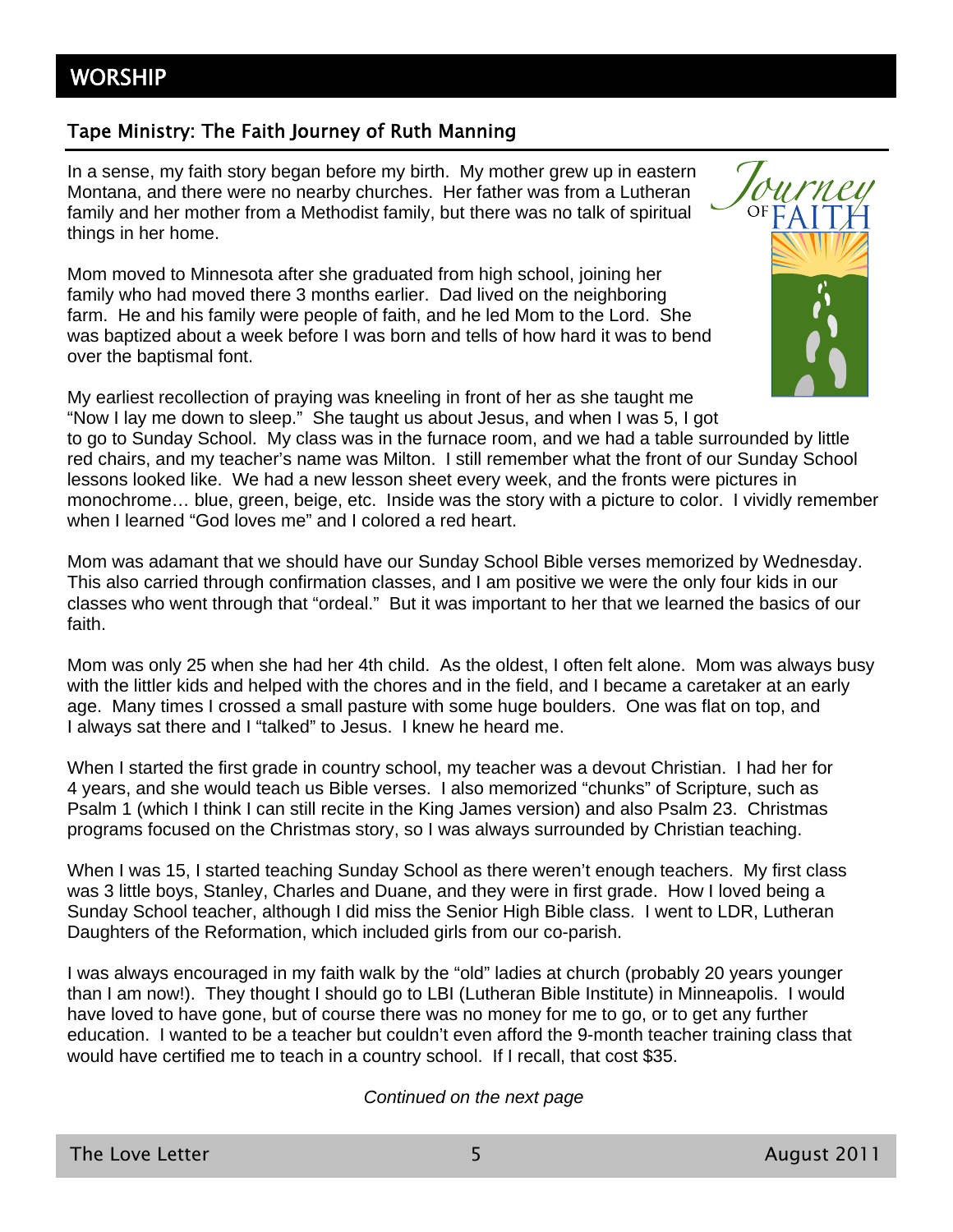#### Tape Ministry: The Faith Journey of Ruth Manning, continued

From the time I started high school, Dad told me I needed to get a job after I graduated. I took every class that would prepare me to be a secretary. As a senior, I prayed about getting a job. I was at a disadvantage as I graduated at 16, but got a job for the public school system. I knew it was an answer to prayer as I had such love for education. I worked there for 6 years and got the "itch" to spread my wings. I applied at three colleges and was hired at the University of North Dakota. Again, my prayers had been answered. I loved it there, and was blessed to work in the College of Education.

After two years, I met an engineering student through my roommate and another friend. He was 6 years older than I was, but had served 4 years in the Air Force. He was such a nice man, and he loved kids. He was Catholic but a man of faith, but at that time, Lutherans didn't date Catholics. In fact, Mom said to me the first time she met him, "You, of all my children, are the last one that I thought would date a Catholic." Dan won her over, and I always used to joke that she liked him better than she liked me!

Marriage, moving to Omaha, and finally I had what I always wanted—a home, a husband and children. We were always active in church. Dan had taken "instruction" and joined the Lutheran church about 7 months after we were married. Prior to that time, he worshipped in both the Catholic and Lutheran churches each Sunday.

Life had its ups and downs, but I always sensed God's presence. When David and Jody were about 6 and 7, I was feeling very overwhelmed with two very active children. I had little self worth as I was buying into Satan's lie, telling me I wasn't worth much being "only" a wife and mother. Within a few months, I'd hit the wall as far as my faith was concerned. It was in March, warm enough to be raining, and I stood at my kitchen sink and sobbed. "God, if this is all there to the Christian life, I don't want it and I don't want you." A phone call from an acquaintance within a half hour led to a set circumstance that brought an ongoing renewal to my faith. All my life I knew that Jesus loved me, but "me in a crowd of all believers." I finally came to the realization that Jesus loved ME! How wonderful was that?

A few months later, I started having panic attacks that went on for months. I didn't know at the time what it was, and there was an element of agoraphobia with it. I could only go to church (with my forced smile) and the grocery store. But God answered my prayers, and for the most part I got back to '"normal." But for years after that, I walked around with this sense of foreboding and sadness. One day, I picked up a book at a Christian bookstore on depression and said, "That's me!" Now I could put a name on it, but for me it carried a stigma. Christians don't get depressed…they have Jesus (another of Satan's lies). Finally about 15 years ago, I followed my pastor's referral to get professional help. She referred me to psychotherapist who also referred me to a psychologist, and I was placed on an anti-depressant. Within a week, it was "working," and I continued to "get better" through medication and therapy.

And life goes on, and I obviously haven't "arrived." As I am in my senior years, I struggle with what the future holds (not eternally but in my remaining years on earth). My body is betraying me, telling me I'm not as young as I feel. With my mother's death in November, I am now officially the matriarch of my family, and that feels old. I have so many things I want to do in my church (and in my house!) and become frustrated when my energy doesn't always hold out. But I know that whatever happens, Jesus walks with me, and I am supported by my loving family as well as my family at Lord of Love.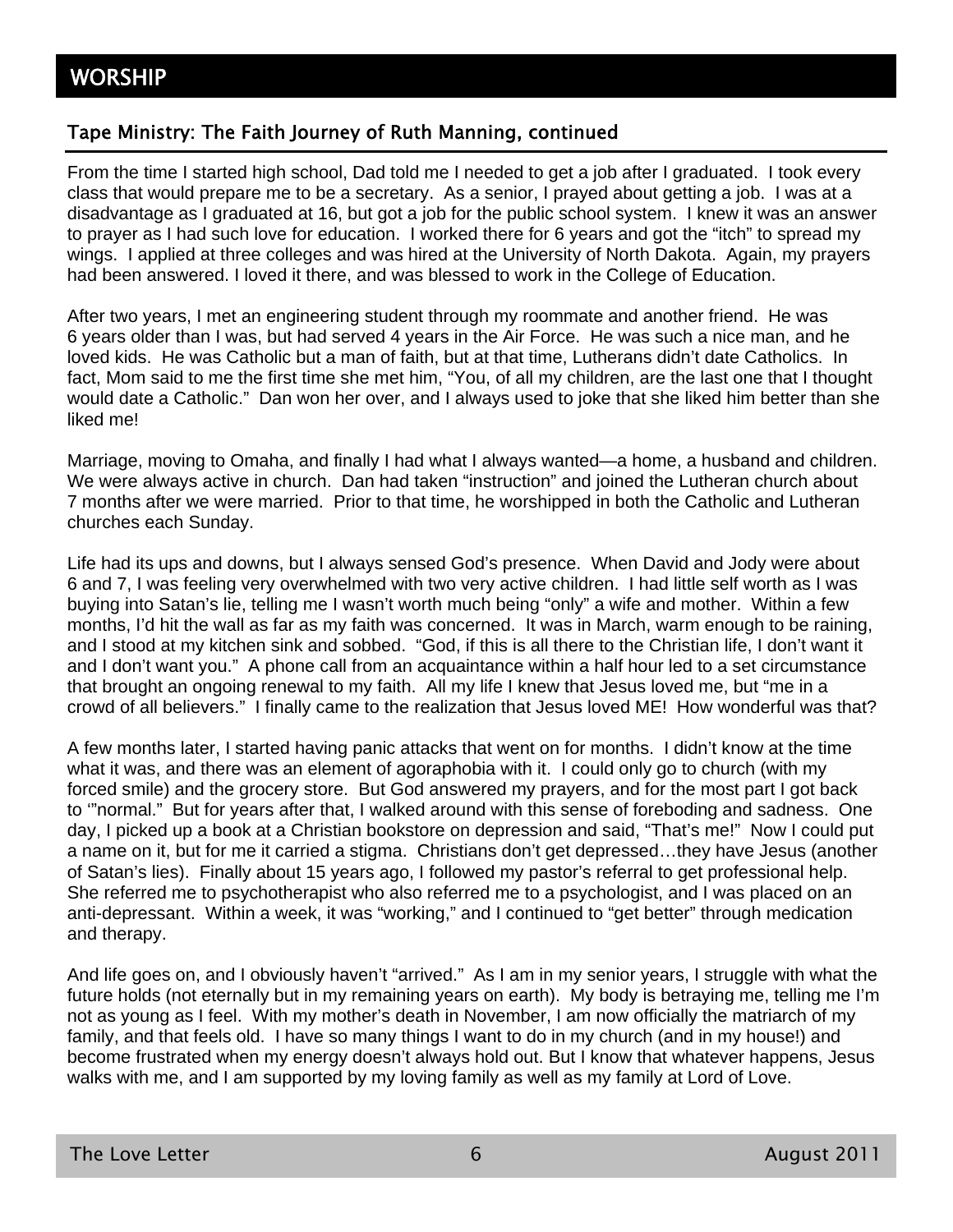#### Living Your Strengths by Pastor Brad Welcome our New Members!

I invite you to come on a journey with me to discover your God-given talents! Living Your Strengths is a wonderful adventure to identify and affirm your innate gifts and how they can enrich your faith community.

Join me on five consecutive Thursday evenings—August 18, 25, and September 1, 8, and 15—from 6:30 to 8:00 p.m. The cost of the book is \$15.00, which includes an ID code that gives you access to StrengthsFinder.com, a personality assessment that reveals your top five talents. We will spend time together learning about our unique talents and how they are revealed throughout our lives.

Space is limited to 8 participants! Talk with Pastor Brad to sign up or to ask him any questions.

We welcome into membership Clay and Kelly Schroder and their children: Alexis, Reese, and Ethan. Clay is a physician through Methodist Health Systems, and Kelly is an emergency room physician at Methodist Hospital.



We welcome them to the Lord of Love family!

## Piano Lessons

Interested in music and the piano? I've taught piano lessons for over 10 years to both children and adults. I live close to Lord of Love. If interested, call Jane Hawkins at 402-343-1680.



#### You're Invited!



This is your invitation reminder for the "6 and Oh" birthday party for Ronald (Ron) and Roslynn (Roz) Thom to be held on August 13 from 1:00 to 5:00 p.m. in Lord of Love's Fellowship Hall. It's a "bring a card only" party. We will be serving coffee, punch, and cake at the reception. We hope you are able to stop by and share in the celebration.



| Weekly Education Opportunities at Lord of Love |                                        |                       |                                                                 |  |
|------------------------------------------------|----------------------------------------|-----------------------|-----------------------------------------------------------------|--|
| Sunday                                         | <b>Worship Service</b>                 | Wednesday             | Lutheran Woman Today Bible Study @ LOL                          |  |
| 9:00 a.m.                                      |                                        | 6:00 p.m.             | Joseph Room (first Wednesday of month)                          |  |
| Monday                                         | Lutheran Woman Today Bible Study @ Old | Thursday              | Text Study @ Guthries                                           |  |
| 6:00 p.m.                                      | Country Buffet (first Monday of month) | $9:30$ a.m.           |                                                                 |  |
|                                                |                                        | Saturday<br>7:00 a.m. | Men's Breakfast and Bible Study @ LOL<br><b>Fellowship Hall</b> |  |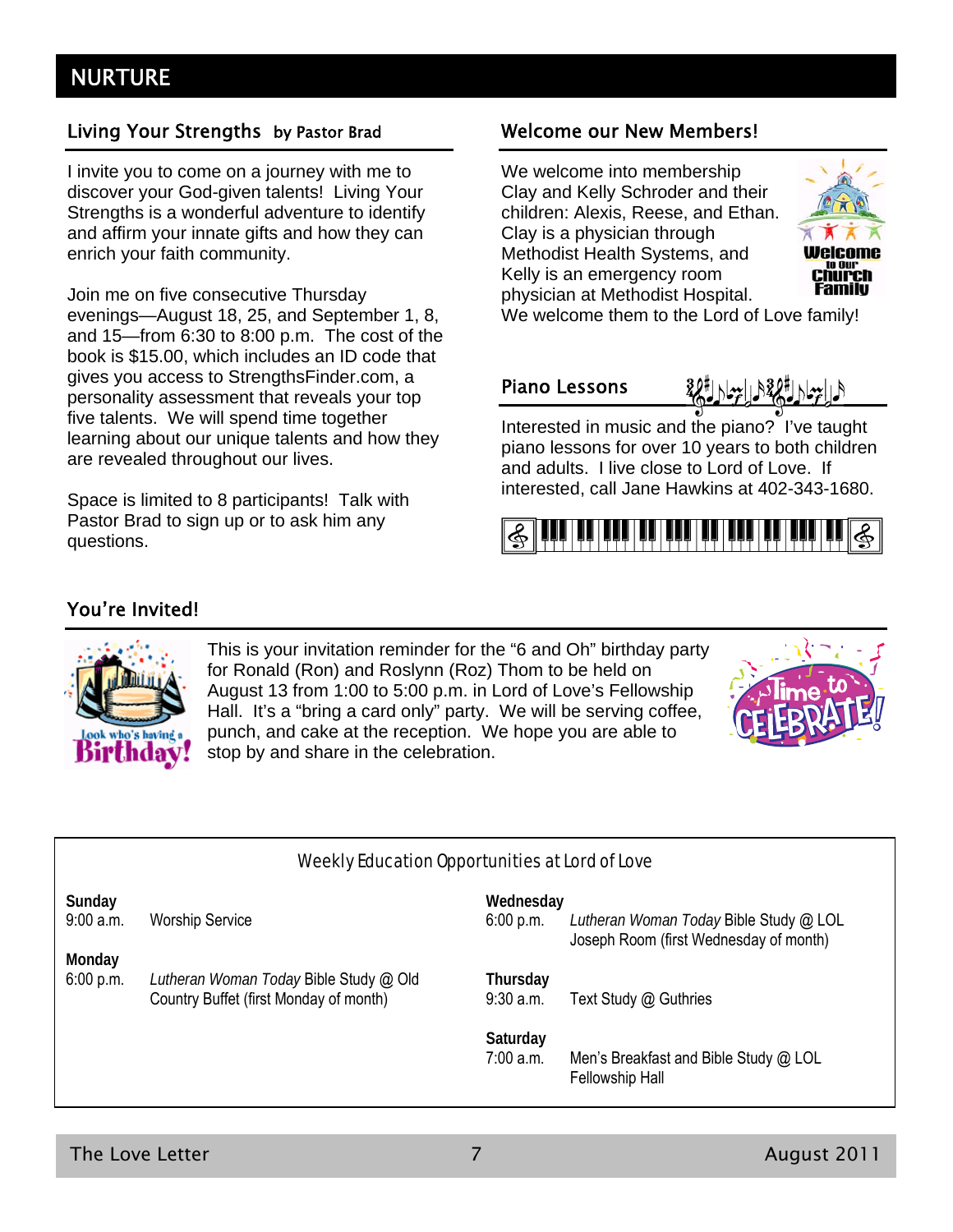#### Act Boldly by Gwen Edwards

"**To mobilize women to act boldly on their faith in Jesus Christ**;" that is the Women of the ELCA mission statement. That is what all of you, my Lord of Love family, have done for me…. You have encouraged, inspired, and supported me to act boldly in my faith—all of you: men, women, youth, and children. You all have touched my heart and left your fingerprints. It was Women ELCA your part in my life and my spiritual walk that has enabled me to listen to God's voice and then Act Boldly.

The first time I truly "acted boldly" was in January 2007 when I told our Ministry in Education committee "yes" I will serve as VBS Director this year. After spending 3 years prior assisting with VBS, I felt God calling me to serve in this position. It was bold; I hadn't even served on the planning side of the event. I was the snack lady for 2 years and then the teacher for the 1st and 2nd graders; what did I know about putting on VBS? I served God and you as the VBS Director for 3 years. It was a blessing to me, and I am grateful to have had that opportunity…. Thank you!



We are told in Isaiah 28:23, "*Listen and hear my voice; pay attention and hear what I say*." Wow, what a powerful statement. He is our Heavenly Father and doesn't that sound like a father speaking to his children. Jesus says in John 10:27, "*My sheep listen to my voice; I know them, and they follow me*."

Listening to God is not easy, and sometimes we want to turn off our ears and not hear him. I had a plan; we know it's our plan that matters. It was my intention to run for Churchwide Women of the ELCA board in 2014, not this year—God had another plan for me. Being part of a supportive, caring family, the Lord of Love family, enabled me to tell them "yes," to again act boldly when I received that phone call in March from Chicago.

Thank you for all of your prayers and thoughts, hugs, and encouragement these past 6 years as I served on the Nebraska Women of the ELCA board (two 2-year terms as Vice President and one

2-year term as president). My term as president officially came to an end on July 14 at 10:30 a.m. Pacific time when the new CWO Board was installed by the Presiding Bishop. I know that you will once again keep me in your thoughts and prayers for the next 3 years as I take on my new role. I couldn't do it without my Lord of Love family.





I just want to say thank you to all of you and especially to John and Aaron for their love and support and allowing me the serve the Women of the ELCA and for their encouragement to tell Chicago "yes." I have listened when God was calling, and then I acted boldly. May I continue to listen and Act Boldly. It is also my hope that many of you will come with me to "Open the Door of Your Heart—Ask…Seek…Knock" next month. Thank you for being my brothers and sisters in Christ.

God's Blessings to you,

Juir

The Love Letter and the state of  $\sim 8$  and the state of  $\sim 8$  August 2011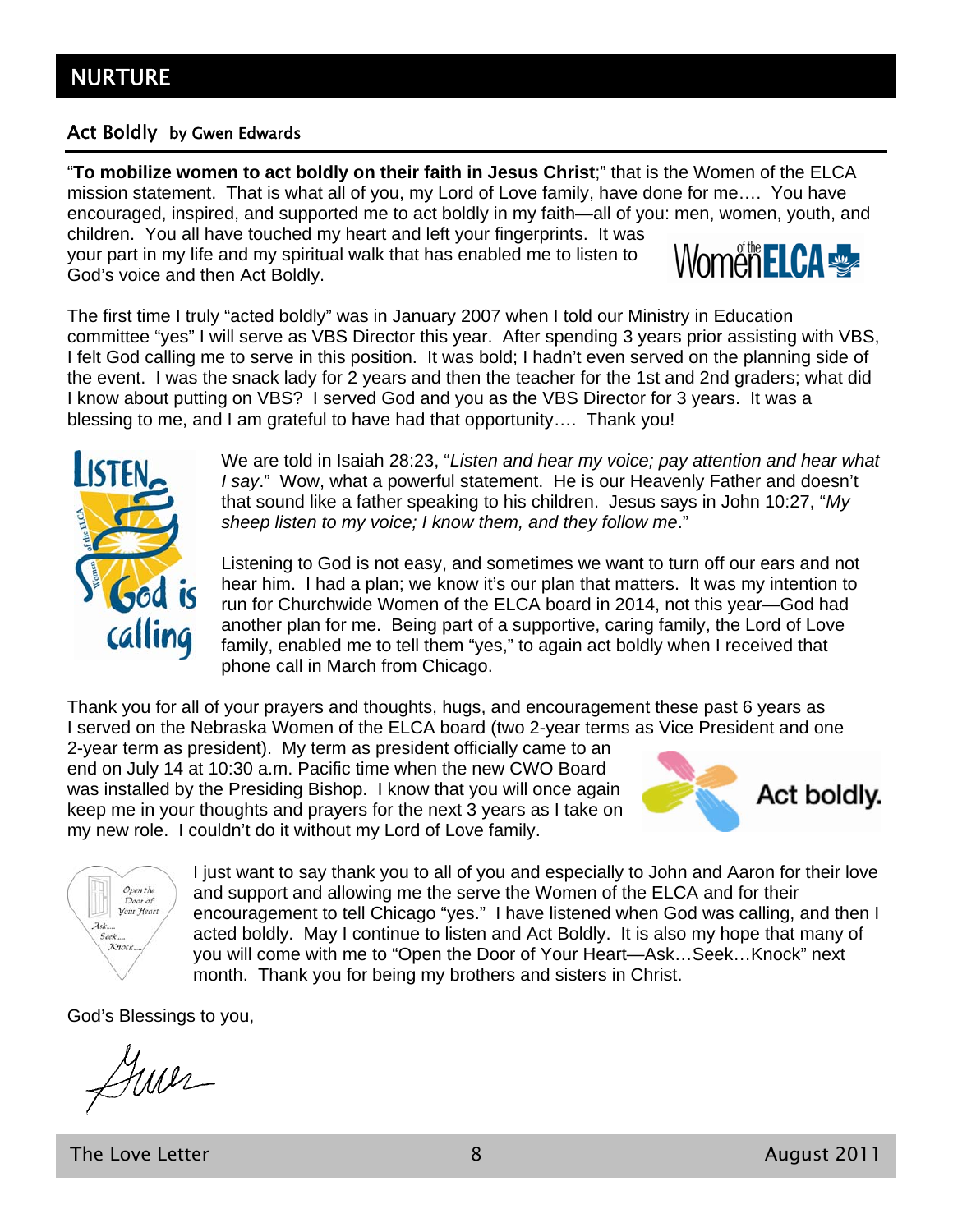## Fair Trade Products

Fair Trade coffee, tea, and chocolates will be sold following the worship service on Sunday, August 14.



#### Lord of Love Community Garden



At the time of this writing, the garden is simply glorious! Much work has been done to till and weed, and the rains and sunshine have been plentiful in allowing the plants to grow very well. The beans are blossoming now, which means that we should be picking beans very soon. The zucchini has fruit, and signs of other vegetables to come are prevalent. Thanks so much to everyone who has

contributed time and energy to make the community garden such a vital part of our outreach. Volunteers to harvest and take the produce to the pantry at Project Hope are still needed, so again, please contact Jeri Morgan or Deb Lund if you'd be willing to assist.

#### Mission Possible Update

Thanks for the great support in giving generously to the ELCA Disaster Response for our summer breakfasts. Some examples of our dollars at work through this fund include assisting with flood and storm relief in the US, helping victims of violence in Sudan, providing assistance for refugees from Libya, and aiding those affected by the earthquake and tsunami in Japan.



The Mission Possible Team meets again in August, and an important issue on the agenda is discussing plans for the 2011-2012 mission funds. Please feel free to suggest organizations and areas to support by contacting anyone on the Mission Possible Team: John Florea, Dave Hild, Brenda Mac, Carol Novak, Beth Olson, Paula Foster, and Deb Lund.

#### ELCA Disaster Response: Urgent Help Needed Along the Missouri River

Due to controlled flooding along the Missouri River, urgent help is needed to assist those who are being evacuated from their homes. Evacuations have started, some of them mandatory. In many cases, residents will not be able to return home for weeks or months.

Help is needed in moving and storing personal property. Temporary housing is needed for people as well. If you can assist in any way, please be in contact with the following churches:

- First Lutheran Church, South Sioux City (402-494-5461 or office@firstlutheranssc.org)
- Salem Lutheran Church, Dakota City (office 402-987-3582, cell 641-529-2479, or office@salemdakotacity.org)
- First Lutheran Church, Nebraska City (402-873-5424 or FelcOffice@windstream.net)
- First Lutheran Church, Blair (402-426-4073 or FLC@firstlutheranblair.org)

To provide financial help for disaster response here in Nebraska, you may send a check to the Nebraska Synod, 4980 S. 118th St., Omaha, NE 68137. Please note "Disaster Response" in the memo line. You can help those affected by the many storms around the country through ELCA Disaster Response.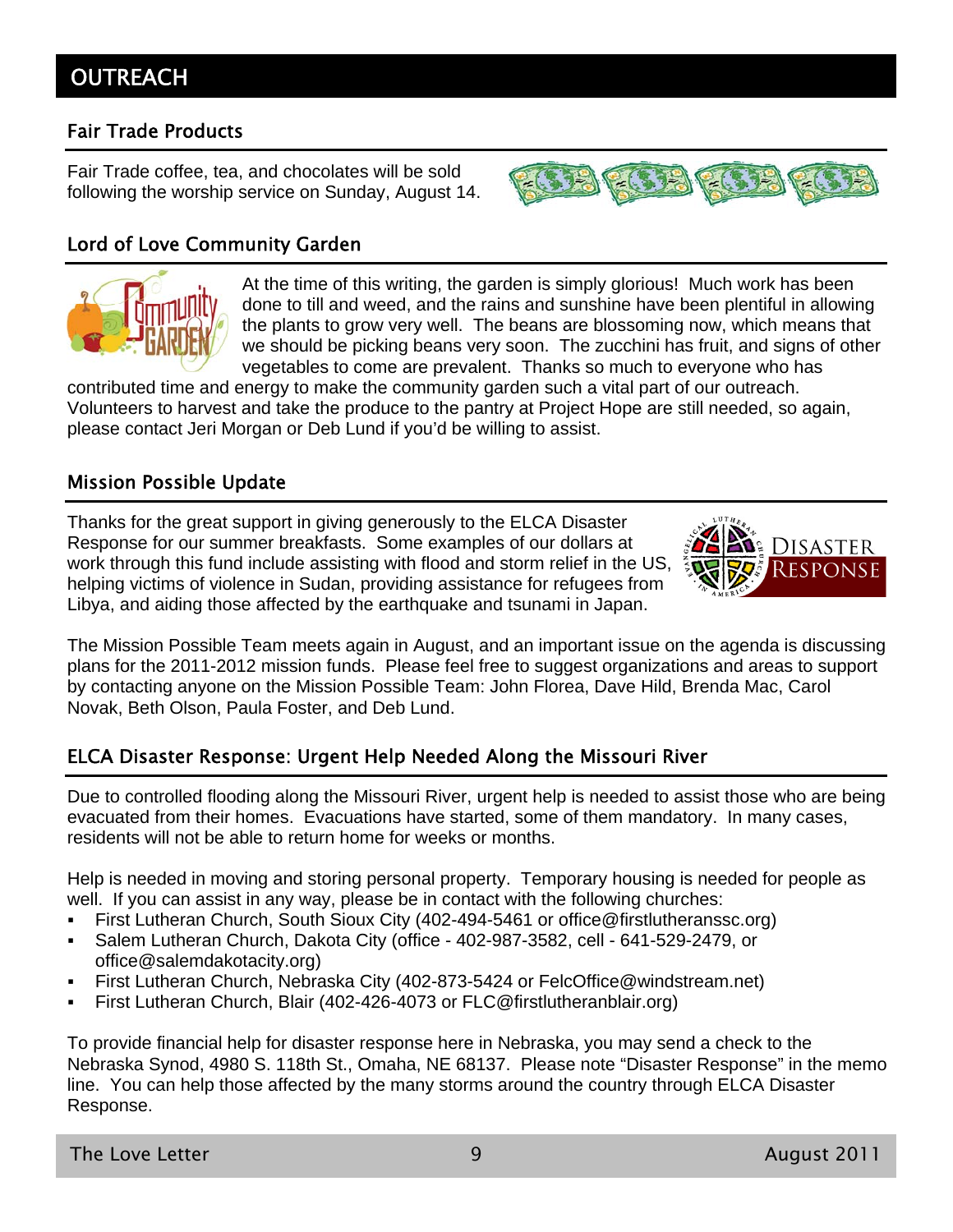## **RESOURCES**

#### Property Projects Update

While no actual contractors are on site yet, many things are going on behind the scenes.

The underwriting process for the loan has been competed, additional documents needed for the loan have been forwarded to Thrivent, and closing procedures should be competed the last week in July.

Bids have been requested and received from several contractors for the roof replacement, the south driveway, and parking lot repairs.



A contract has been signed with Ciaccio Roofing to replace the roof. Work is expected to begin the first week in September.

Daedalus Construction will be contracted to replace the south driveway with reinforced concrete. The timeline of this project is yet to be determined.

Specifications and bids for the parking lot repairs are currently being reviewed.

As of this writing, the Capital Campaign is getting close to reaching the goal set by the congregation.

The Property and Capital Campaign committees want to thank you for your ongoing prayers, trust, and financial support. None of these projects could move forward without this support.

## COUNCIL REPORT

#### Our Giving Status by Barb Haskins, Council Treasurer

Our financial picture for the month of June 2011 is as follows:

- Income: \$23,431.00
- Expenses: \$20,216.00



#### 2011 Lord of Love Church Council

**Executive Committee:** Brian Lund, President; Kenn Garder, Vice-President; Brian Walther, Secretary; Barb Haskins, Treasurer **Nurture:** Lori Vandeventer, Paula Foster **Outreach:** Paul Christenson, Jeri Morgan

**Resources:** Doug Armitage, Josh Combes

**Worship:** Karen Mullen, Randi VenHuizen

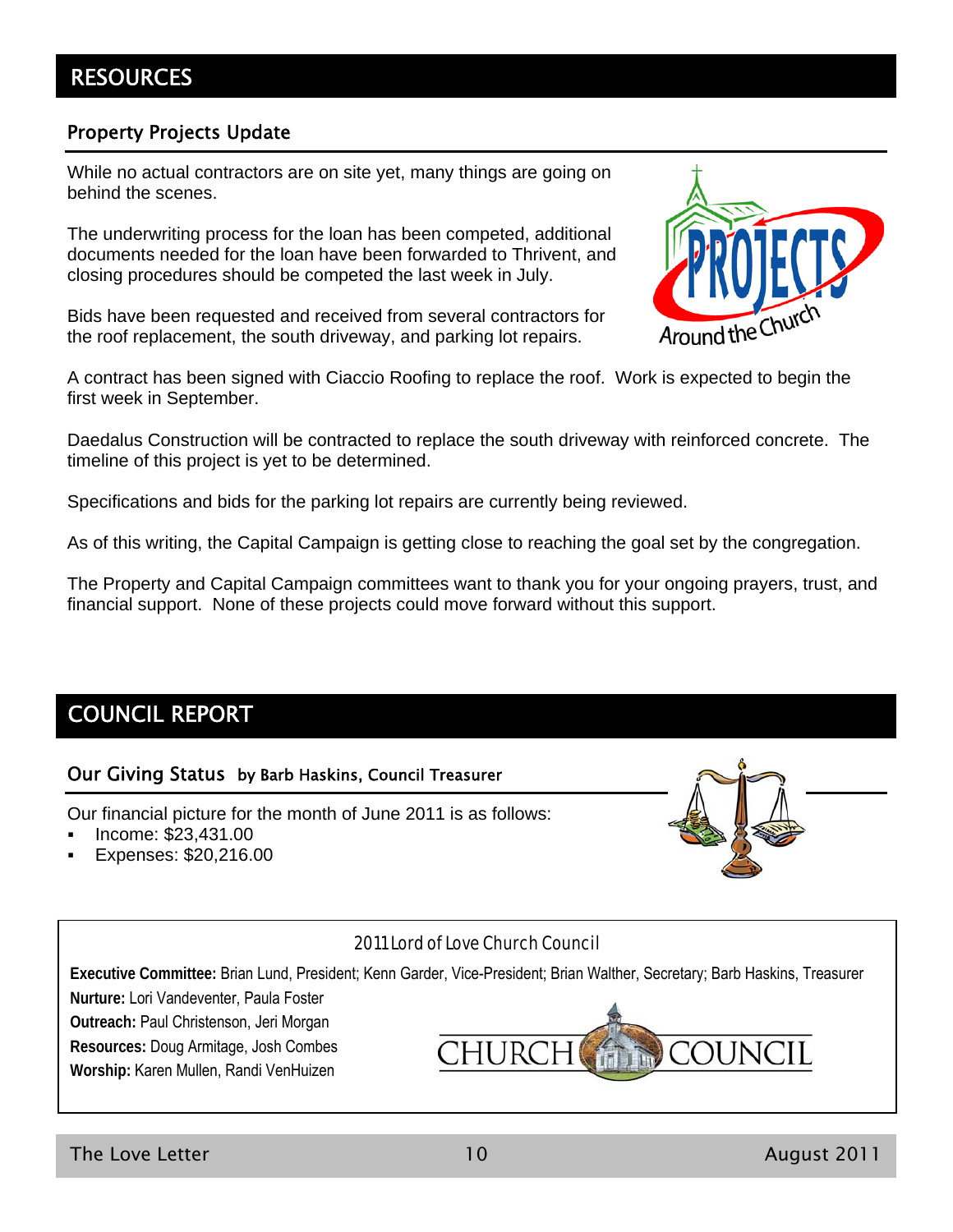# COUNCIL REPORT

#### From the Council President – August 2011 by Brian Lund, Council President

Galatians 6:9 (NIV) *Let us not become weary in doing good, for at the proper time we will reap a harvest if we do not give up.*

Summer seemed so long in getting here. Cooler, wetter weather hung on for a long time. The really hot weather of a typical summer seems to just have arrived (I'm writing this in early July). But already there is evidence of a bountiful harvest.



Our church garden will soon be yielding zucchini and beans of all kinds. What we harvest will be taken to Project Hope for the benefit of many. At our home, we have begun picking raspberries in addition to the earlier crops of lettuce and peas. Roadside stands and farmers markets provide opportunities to purchase locally grown tomatoes, corn, and other vegetables. What a wonderful time of the year to enjoy fresh produce and to marvel at the bounty that God continues to provide for us.

Our family has been blessed with so much. It often bothers me that so many in our city, state, nation, and world suffer daily from inadequate food, clothing, and shelter. I take comfort in knowing that I am part of a congregation that has a passion for outreach and mission. We participate in Habitat for Humanity to provide shelter for a deserving family. We belong to a larger church body that actively works to provide relief for those in need. Our financial support of the Nebraska Synod and the ELCA does make a difference.

James 2:14-17 (NIV) *What good is it, my brothers and sisters, if someone claims to have faith but has no deeds? Can such faith save them? Suppose a brother or a sister is without clothes and daily food. If one of you says to them, "Go in peace; keep warm and well fed," but does nothing about their physical needs, what good is it? In the same way, faith by itself, if it is not accompanied by action, is dead.*

Another reality is that summer vacation time is quickly coming to a close. Planning of fall events is beginning at Lord of Love. Kickoff Sunday is September 11. This is the official start to our fall programs. As usual, member involvement as teachers, leaders, and participants is needed. Please look into the opportunities that are available, and follow your passion for ministry and mission.



I am thankful for all our members. Thank you for continuing to support the ministries and mission of Lord of Love.

Please continue to pray for Lord of Love, Pastor Brad, our ministry together, and for all those in need.

Blessings in faith and service, Brian Lund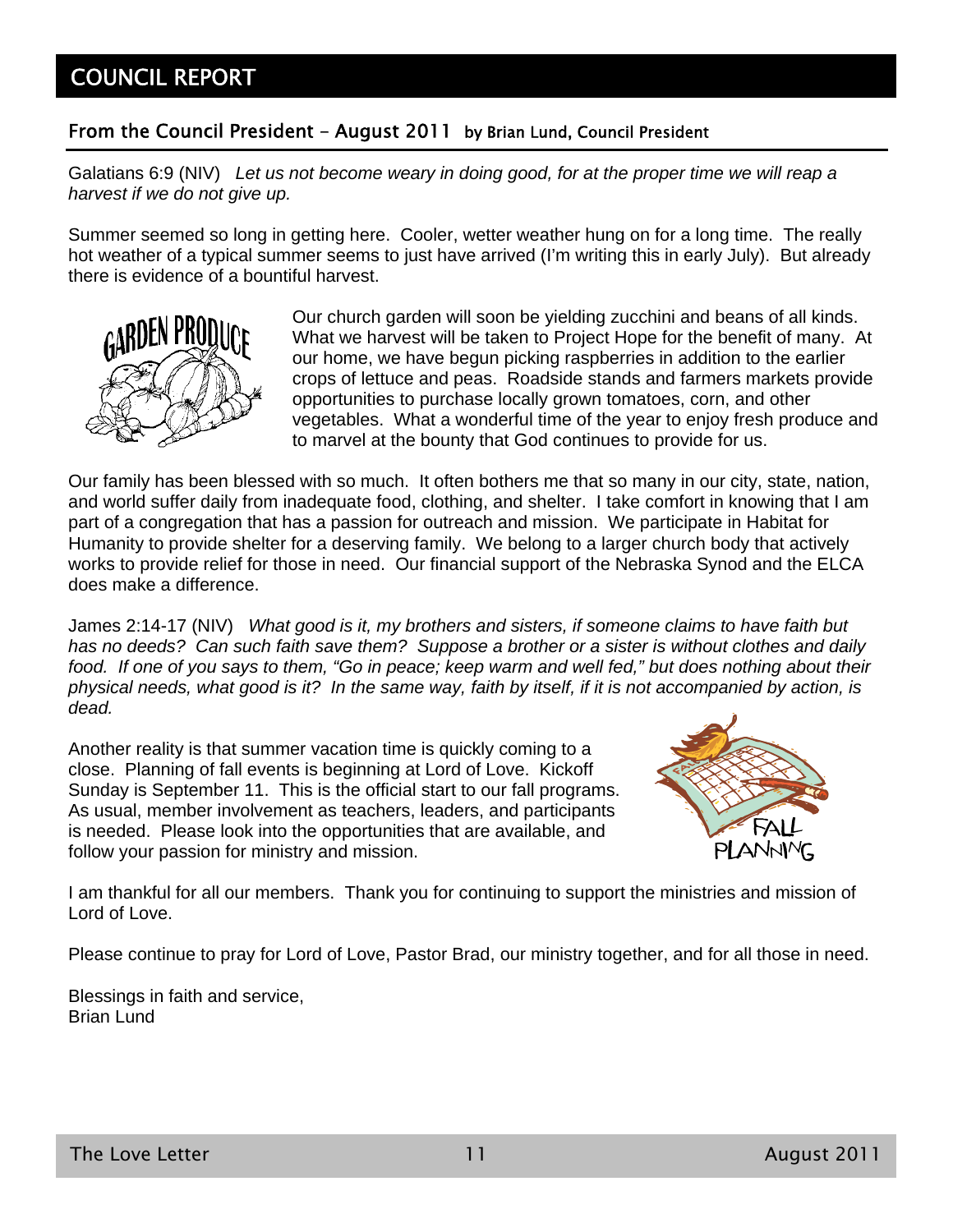## Lutheran Men in Mission National Convention

Some members of the Saturday morning Lord of Love Men's Breakfast group attended the Triennial Lutheran Men in Mission (LMM) national convention held in Denver, Colorado, from Friday, July 22 to Sunday, July 24. Two of Lord of Love's members were national delegates/alternates: Ron Thom and Brad VenHuizen. Others attending the convention from Lord of

Love were Pastor Brad Meyer, Tom Olson, Paul Christenson, Paul Barnett, Gary Ramsay, and Don Rowen. The convention promised to be great. If you have a chance, please ask them about the convention and their trip and experiences.

# **LUTHERAN MENMISSION**

# WOMEN OF LOVE

## Gwen Edwards on Churchwide Women's Organization Board Coffee

Gwen Edwards was elected to the executive board of the Churchwide Women's Organization at the Triennial convention in Spokane last month. When one of the nominees from our Region 4 had to drop out, Gwen was asked by the Executive Board to have her name placed on the ballot. After much prayer and consulting with Pr. Brad and Bishop deFreese, she consented. Half of the 14-member board received enough votes to be elected on the first ballot, and Gwen had the third highest number of votes.

Gwen's term as president of the Nebraska Synodical Women's Organization (NSWO) was to end with the Synodical convention this fall, but the executive board position begins immediately with the end of the Triennial. The Vice President of the NSWO board will serve as "president" until the election of a new president in September.

Also, at the June gathering of the Nebraska Synod ELCA in Fremont, Gwen was appointed to the Lutheran Family Services board of directors.

Congratulations, Gwen! Our prayers go with you as you fulfill these tasks. Women's

## Half-Day Retreat

It's almost here! You are invited to attend the women's mini-retreat to go over the three summer Bible studies in the *Lutheran Women Today* on Saturday, August 6 from 8:45 a.m. to 1:00 p.m. Bring a salad to share for lunch, but come hungry to enjoy freshly baked cinnamon rolls and beverages to get us started! Deb Lund is hosting us at her home, 4720 N. 136th Street.



# Fellowship

All women are invited to join the Lord's Laughing Ladies! We meet at  $8:00$  a.m. for fellowship at Crane Coffee, 77th and Cass, on August 5 and 19.



# Ministry Team

After taking a break in July, the Women's Ministry Team resumes monthly meetings on Wednesday, August 10. We will meet at 6:00 p.m. in the Mary Room. All women are invited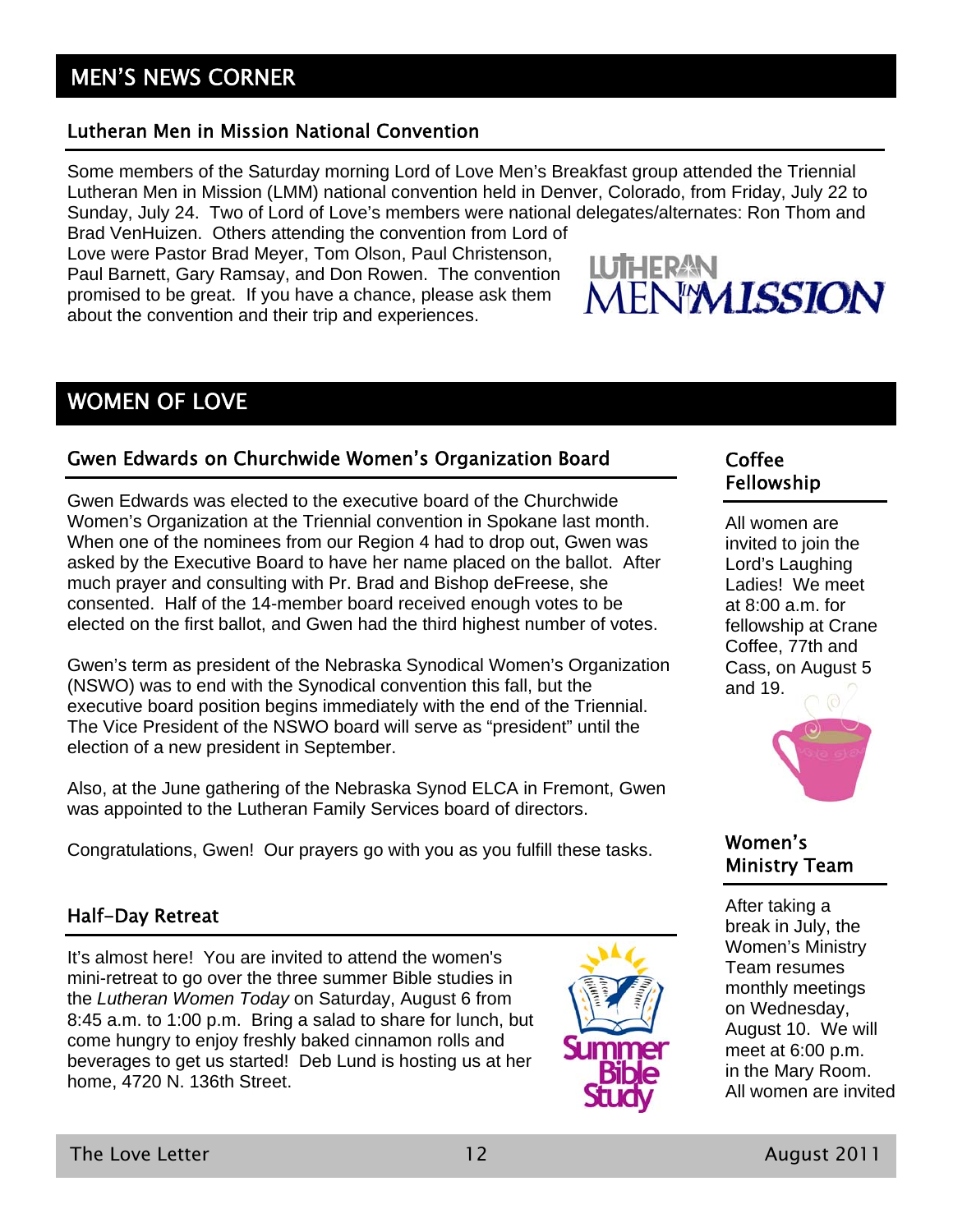## Personal Care Kits for LWR Prayer Shawls

In July, we completed 22 personal care kits to be shipped to Lutheran World Relief later this fall, along with the quilts made by Lord of Love women. We'd like to complete a few more by early October. Watch for bargains on bath-size towels (preferably dark colors), toothbrushes, nail clippers, sturdy combs, and 4-oz bars of soap. Thanks for helping us out!



The prayer shawl team has completed about 435 prayer shawls since March 2008. To date, we have given away about 370! Our goal is to see that every adult in the congregation has a prayer shawl (Children receive their prayer shawls at baptism, and teenagers receive one for high school graduation.). Also, if you have a friend or family member who has a special need, please let us know and we will provide prayer shawls for them as well.

We sent two to the Triennial Women of the ELCA last month that will be given to the host synod, Eastern Washington-Idaho, to use in their ministries.



## LWT Magazine Becomes *Gather*

With the September issue, *Lutheran Woman Today* magazine becomes *Gather*. The new magazine will still have the awardwinning Bible study, the same great articles, and the columns that inform, challenge, comfort, and encourage. Order this resource at www.elca.org/resources:

- 1 year/10 issues \$12
- 2 years/20 issues \$22
- 3 years/30 issues \$33

Order the magazine and join one of the groups using the Bible study from the magazine:

- First Monday of the month at 6:00 p.m. at Old Country Buffet, 145th & West Center Road
- First Wednesday of the month at 6:00 p.m. in the Mary Room at Lord of Love

The Wednesday group resumes on September 7.

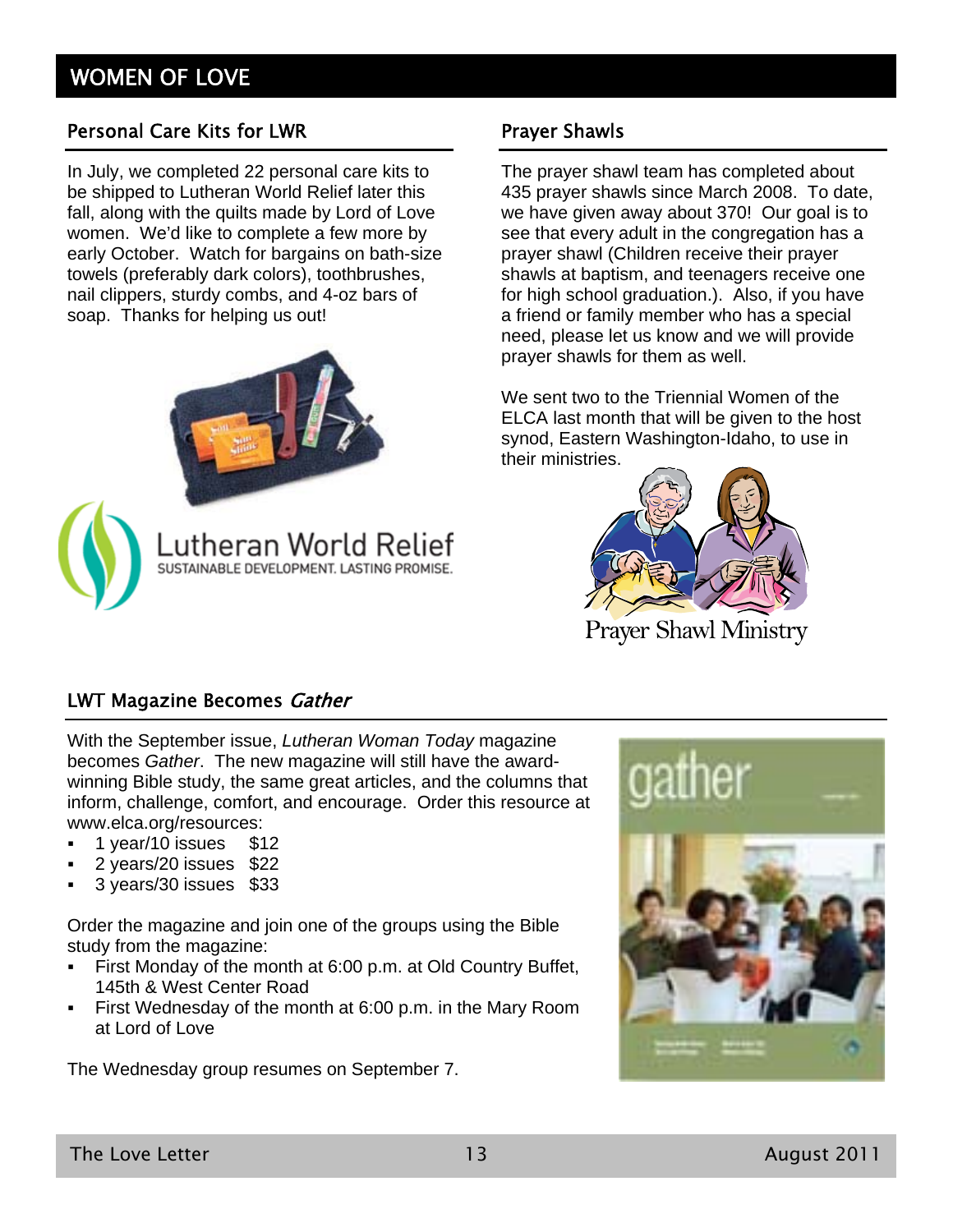# WOMEN OF LOVE

## 2011 Nebraska Synodical Women's Organization Convention (Sept. 23-25)

The theme of this year's Nebraska Synodical Women's Organization Convention, to be held September 23-25 at the Holiday Inn Convention Center in Kearney, is "Open the Door of Your Heart – Ask… Seek… Knock."

Speakers will include: Lori Randall, a former Mrs. Oklahoma and Mrs. Christian World; Syd Brinkman, W/ELCA Executive Board member; Nebraska Synod Bishop David deFreese; Pastor Linda Walz, Holy Cross Lutheran Church in Beatrice; Elizabeth McBride, director for intergenerational programs and editor of *Café*, Women of the ELCA.

Early registrations (\$90) must be postmarked by August 19, and later registrations (\$105) must be postmarked by September 9. A one-day registration fee is being offered on a trial basis this year, with a cost of \$65/\$80 for early/late registrations.



The deadline to receive the hotel's convention rate of \$72.00 + tax is August 24, and reservations must be made directly with the Holiday Inn at 1-800-248-4460. Ask for the Women of the ELCA convention rate.

For more information or to download a registration form, go to the Nebraska Synod Women of the ELCA website at http://welca.nebraskasynod.org/events/2011-biennial-convention/.



#### Dates to Remember

#### **August**

| $\mathbf{1}$ | 6:00 p.m.          | LWT Bible Study, Old Country Buffet, 145th and West Center Road |       |
|--------------|--------------------|-----------------------------------------------------------------|-------|
| 2            | $9:00$ a.m.        | Quilters, Fellowship Hall                                       |       |
| 5            | 8:00 a.m.          | Coffee Fellowship, Crane Coffee, 77th and Cass                  |       |
| 6            | $8:45$ a.m.        | LWT Bible Study Half-day Retreat, Deb Lund's home               |       |
| 10           | 6:00 p.m.          | Women's Ministry Team, Mary Room                                |       |
| 16           | $9:00$ a.m.        | Quilters, Fellowship Hall                                       |       |
| 19           | 8:00 a.m.          | Coffee Fellowship, Crane Coffee, 77th and Cass                  | .ugr- |
| 19           |                    | Early registration deadline for NSWO Convention                 |       |
| 24           |                    | Deadline for convention rate at Holiday Inn for NSWO Convention |       |
|              | <b>Coming Soon</b> | ,,,                                                             |       |

September 23-25, 2011 NSWO Tenth Biennial Convention, Kearney

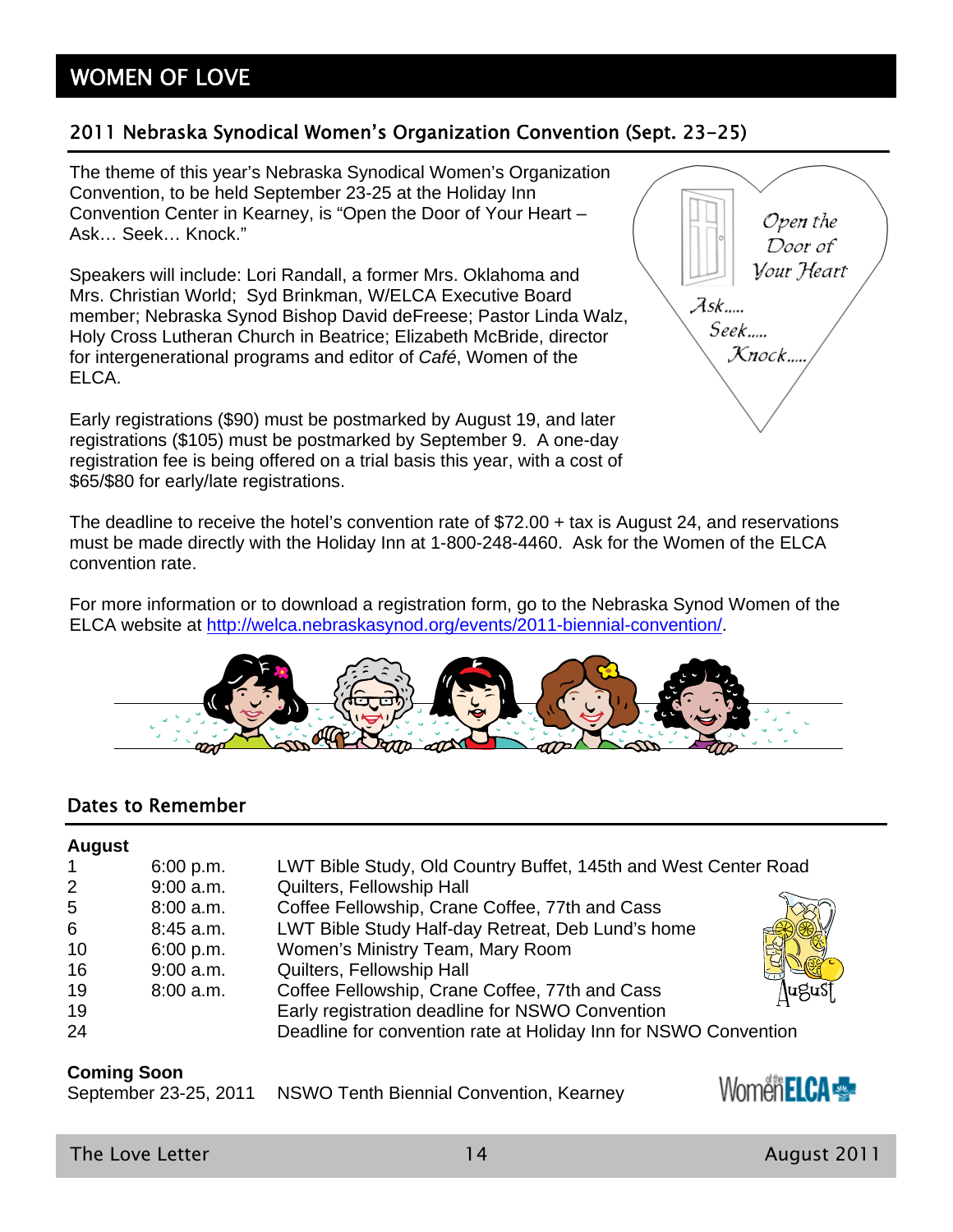

Bible Kids Fun Zone grants permission to photocopy this page for local church or preschool use. @ Copyright Bible Kids Fun Zone 2006.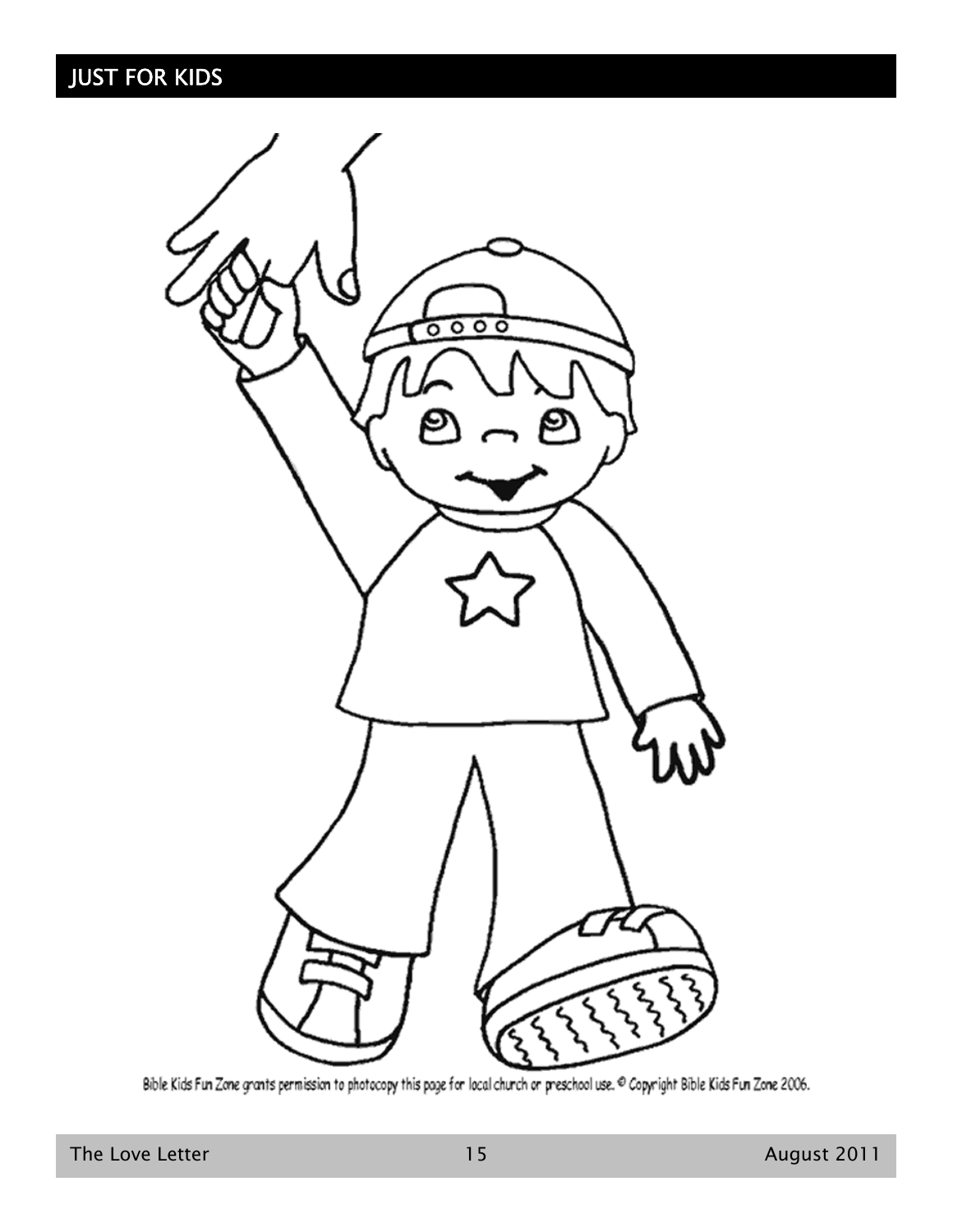# JUST FOR KIDS





To celebrate the Bible's many heroes, make this sandwich for a picnic.

#### What you need:

- An adult to help
- · Shredded lettuce
- Olive oil and vinegar
- Seasonings (salt, pepper, oregano)
- · Italian crusty bread (six inches per person)
- · Mayonnaise
- · Sliced meat
- · Sliced cheese
- · Sliced tomato • Construction
	- paper
- $\cdot$  Scissors
- Pencil
- Toothpicks  $\bullet$  Tape

#### What you do:

- 1. Drizzle shredded lettuce with oil and vinegar; sprinkle with seasonings.
- 2. Cut bread in half lengthwise and spread mayo on both halves.
- 3. On bottom half, layer meats, cheese, tomato and lettuce.
- 4. Top with other half of bread. Cut in half.
- 5. Cut paper into small triangles. Write your favorite Bible heroes' names on them.
- 6. Tape the triangles to toothpicks to make pennants. Stick in sandwich halves. Enjoy!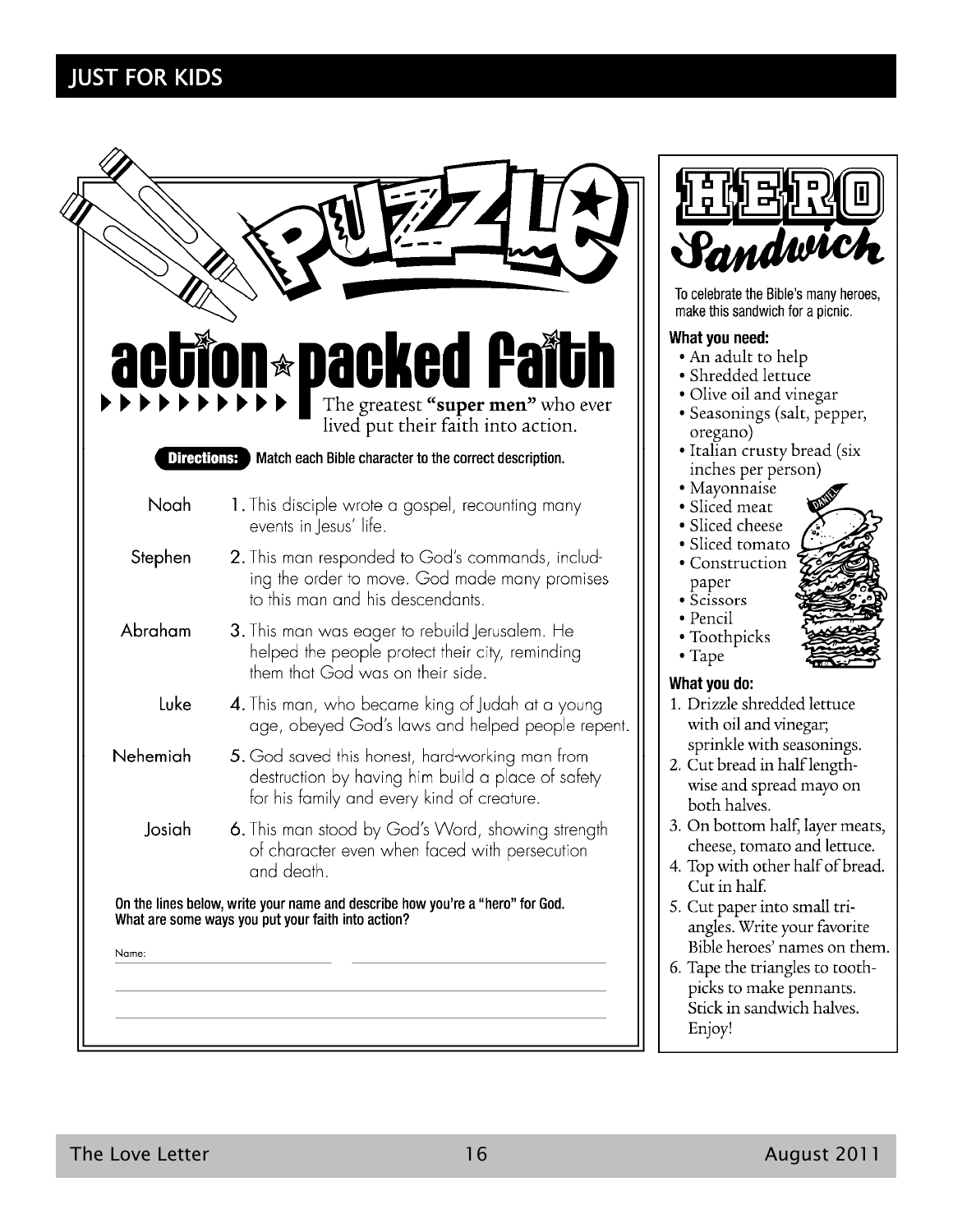## In Our Prayers

Karen

Layla Diane (infant born at 25 weeks to friend of Lisa Rieff) Dick Bell Marty Beutler (son of Gary and Connie Beutler) Ruth Cooley Claire Foral (friend of Dave and Lisa Rieff) Patty George (friend of Dave and Lisa Rieff) Cory Heumann (friend of Cathy Petrick) Dennis Hindemith Cheryl Jones (friend of Nancy Shinrock) Gene Jordan (uncle of Paula Foster) Jim Mahler (brother of Jane Hawkins) Marj Mahler (mother of Jane Hawkins) Debbie Michalak (co-worker of Jackie Combes) Bill Morris Luana Salerno (friend of Sandy Hall) Roslynn Thom (sister of Ron Thom) Marilyn Thomsen Esther Welliver Agnes Wilson

Those affected by the flooding Children waiting to be adopted & those seeking to adopt Men's servant ministry Stephen Ministers and their care receivers Those deployed around the world Those seeking employment Those who mourn



If you would like to add a name to the In Our Prayers section of *The Love Letter*, please contact the office at 402.493.2946, send an email to marylou@lord-of-love.org, or fill out a prayer request note available in the narthex and place it in the basket. **Please help keep this list current by informing us when a name can be removed.** Thanks!

#### Love Notes